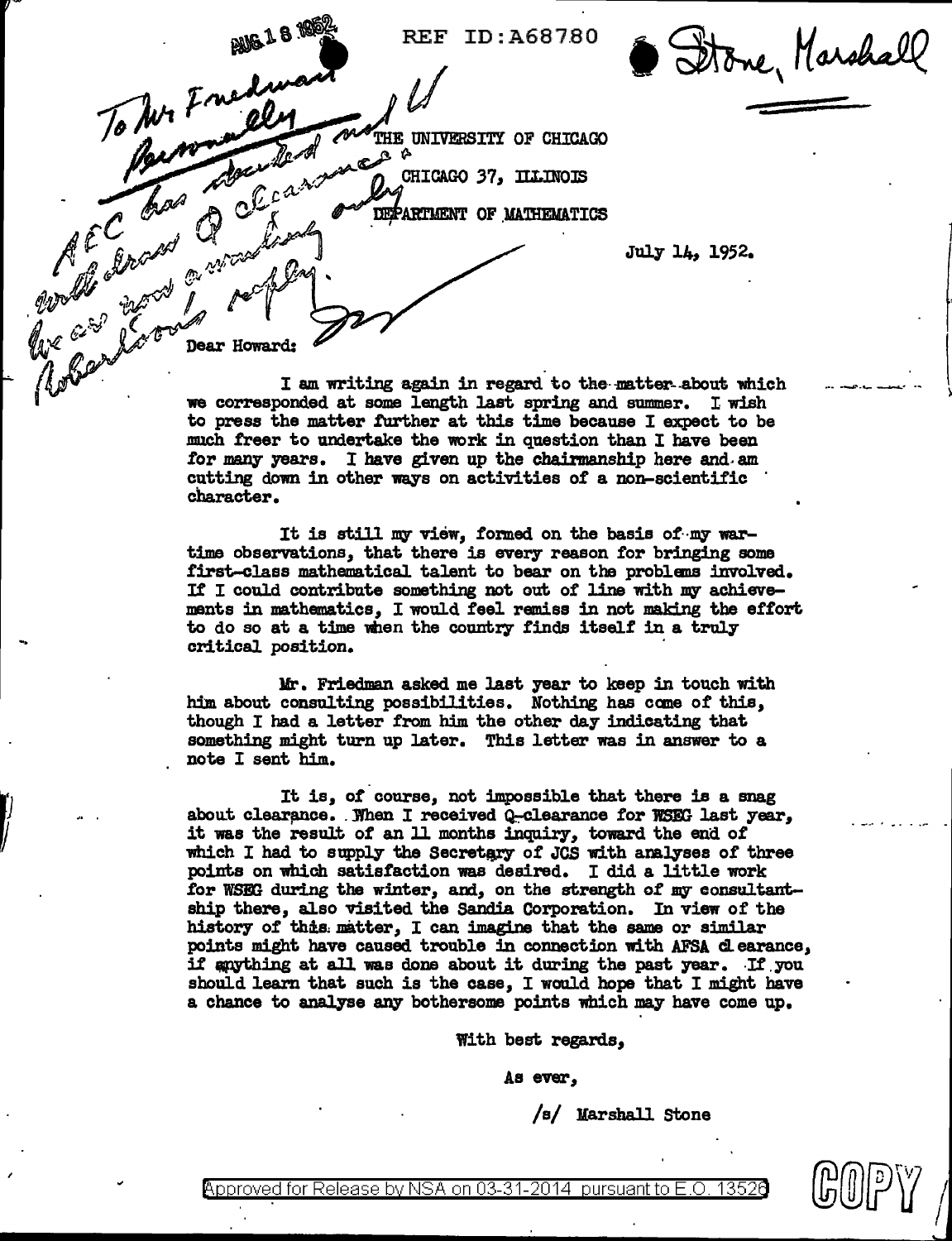## **REF ID: A68780**



## Serial: 1540

11-JUL 1952

Dr. Marshall H. Stone Department of Nathematics The University of Chicago Chicago 37, Illinois

Dear Dr. Stone:

Receipt of your letter of 18 June 1952 is acknowledged. I wish to apologize for tardiness in replying and to thank you for keeping me informed as to your future greater availability for consultation.

Should it develop that you could help us in connection with any special mathematical studies, we shall be glad to avail ourselves of your valuable assistance.

With cordial greetings,

Sincarely.

## **HILLIAM F. FRIEDMAN** Consultant

Copies furnished AG  $(3)$ **OOT** 

WILLIAM F. PRIEDMAN<br>GONBULTANT

W.F.Friedman/eby/9 July 52 Consultant

MEMO FOR RECORD: Over a year ago Dr. Stone was considered a potential member of SCAG. Due to his university obligations he could not then participate. In his 18 June 52 letter he informs Mr. Friedman of his availability for future consideration along the same lines.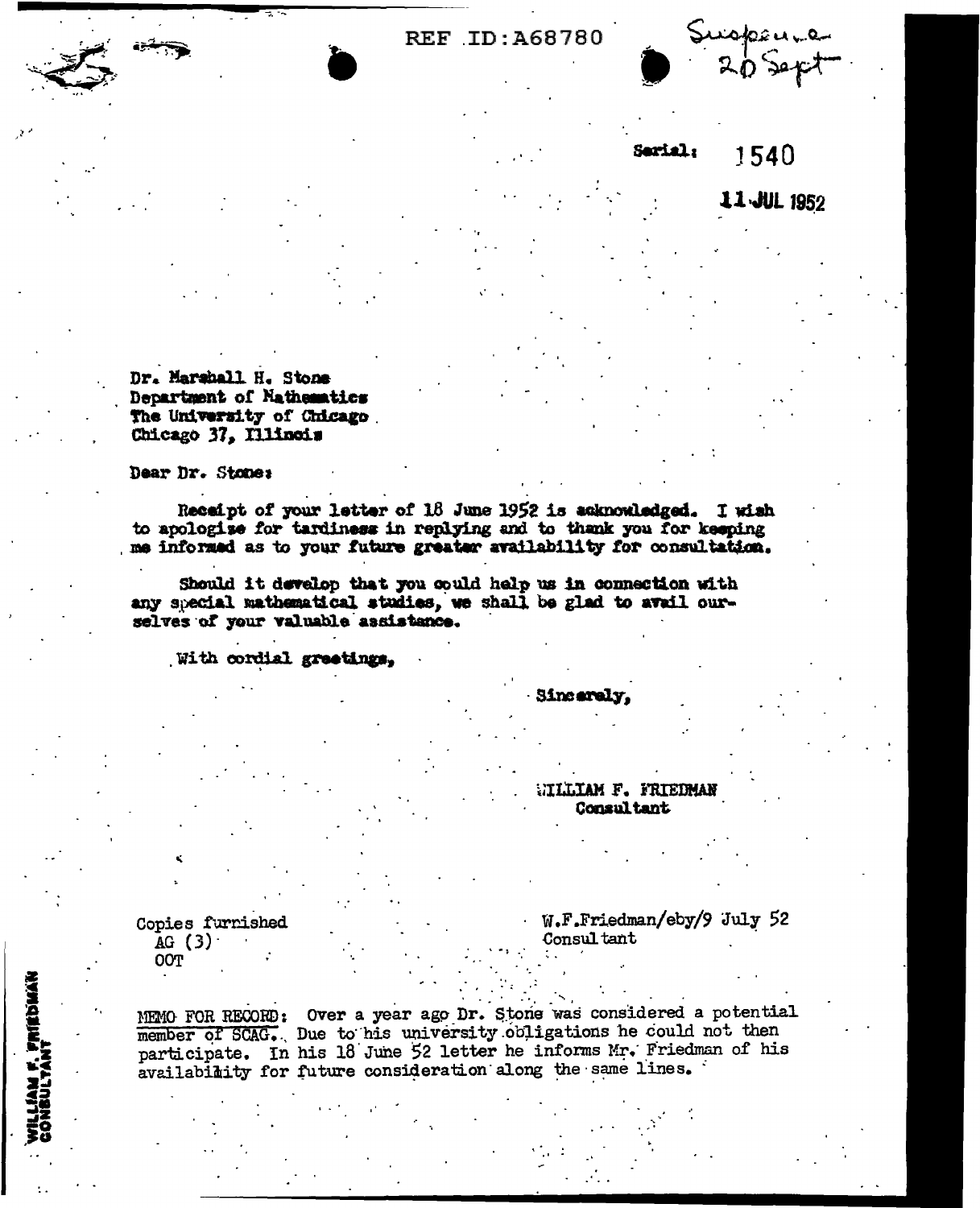MEMO ROUTING SLIP FD ; ACS -80 <u>śe for Approvals, disapprovals,</u> **URRENCES, OR SIMILAR ACTIONS I NAME OR TITLE INITIALS CIRCULATE DATE COORDINATION** ORGANIZATION AND LOCATION  $\mathbf{z}$ **FILE INFORMATION**  $\overline{\mathbf{3}}$ **NECESSARY HOTE AND**  $\mathbf{A}$ SEE ME **SIGNATURE REMARKS** Detaine its too bod teat member of new SCABF. **DATE** FROM NAME OR TITLE -آل جه ÷. **TELEPHONE** ORGANIZATION AND LOCATION FORM 12, 10 Nov 47, which may be used. of-16-48487-4 aro \*\*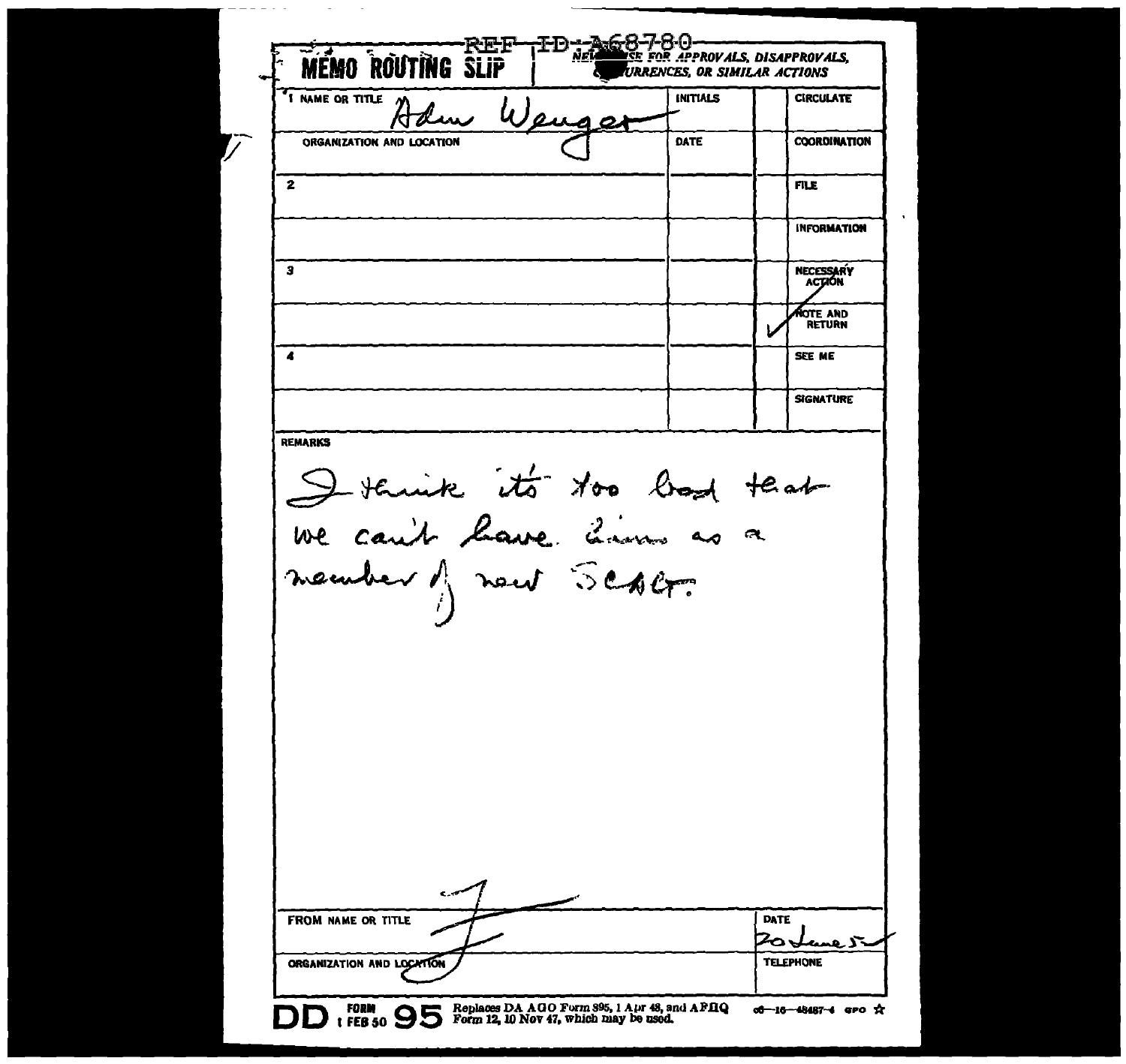REF ID:A68780

THE UNIVERSITY OF CHICAGO CHICAGO 37 •ILLINOIS

DEPARTMENT OP MATHEMATICS

June 18, 1952.

Rear Mr. Friedman:

Andrews

It may be appropriate to let you know that I have not only finished my latics as Visiling Lectures of the American Gathelsstical Society (they proud to be heavy, involving viat.<br>Is more than fifty sinstitutions and mon than<br>25,000 sinles of rail travel) but also completed Department (except for a couple of week, till the und of the month). I shall have to act as chainman during the summer for my colleague and Ausserson S. Machane, but I plan Tolurn Most of the job over to one of our younger use Who is gualified. Otherwise I am to be free of Obligations than I have been for ten or filter course during each of the next two quarters. After that I plan to go to Europe (about January) Nest) to deliver som lectures at the collège